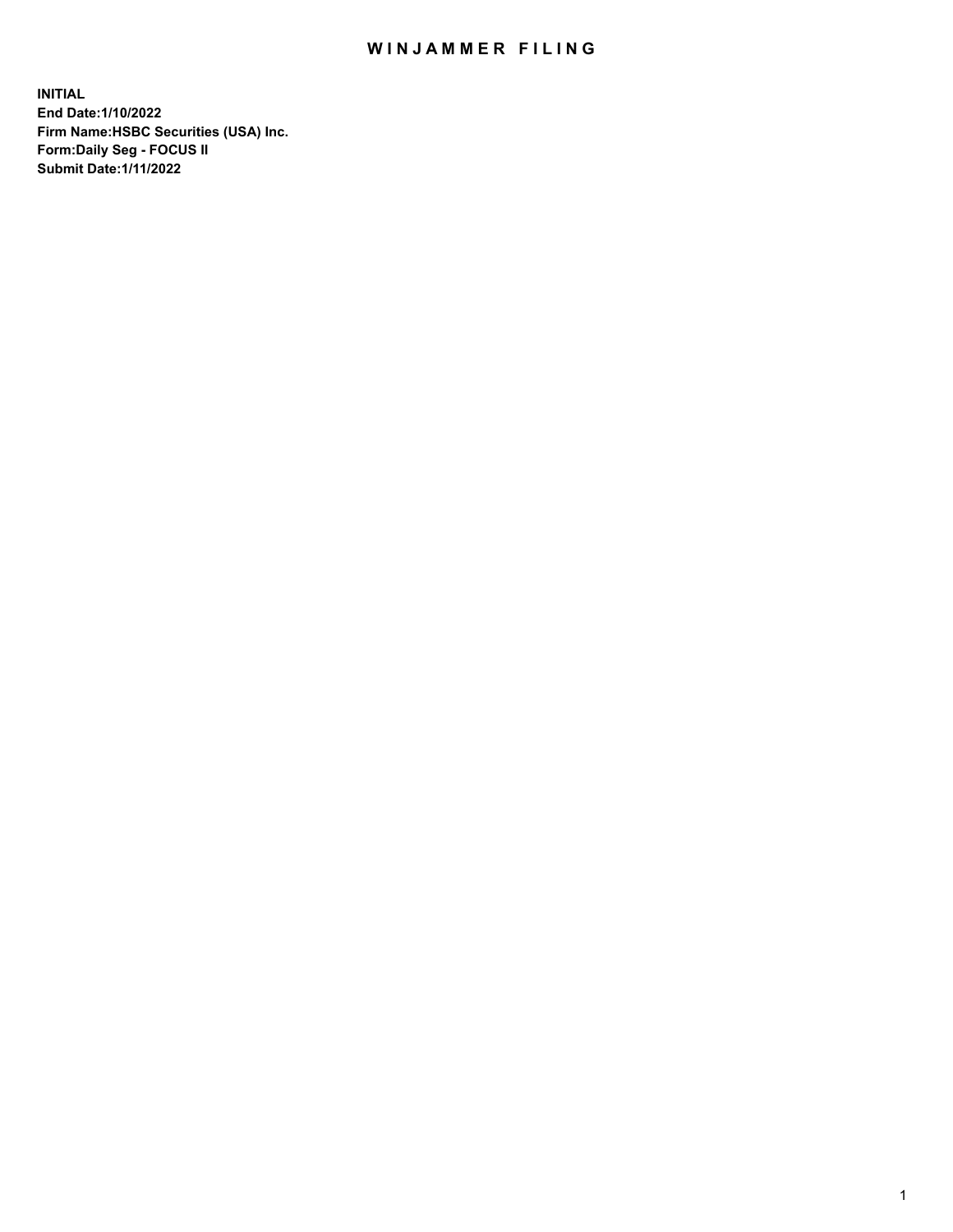**INITIAL End Date:1/10/2022 Firm Name:HSBC Securities (USA) Inc. Form:Daily Seg - FOCUS II Submit Date:1/11/2022 Daily Segregation - Cover Page**

| Name of Company                                                                                                                                                                                                                                                                                                                | <b>HSBC Securities (USA) Inc.</b>                           |
|--------------------------------------------------------------------------------------------------------------------------------------------------------------------------------------------------------------------------------------------------------------------------------------------------------------------------------|-------------------------------------------------------------|
| <b>Contact Name</b>                                                                                                                                                                                                                                                                                                            | <b>Michael Vacca</b>                                        |
| <b>Contact Phone Number</b>                                                                                                                                                                                                                                                                                                    | 212-525-7951                                                |
| <b>Contact Email Address</b>                                                                                                                                                                                                                                                                                                   | michael.vacca@us.hsbc.com                                   |
| FCM's Customer Segregated Funds Residual Interest Target (choose one):<br>a. Minimum dollar amount: ; or<br>b. Minimum percentage of customer segregated funds required:% ; or<br>c. Dollar amount range between: and; or<br>d. Percentage range of customer segregated funds required between:% and%.                         | 106,000,000<br><u>0</u><br>0 <sub>0</sub><br>0 <sub>0</sub> |
| FCM's Customer Secured Amount Funds Residual Interest Target (choose one):<br>a. Minimum dollar amount: ; or<br>b. Minimum percentage of customer secured funds required:% ; or<br>c. Dollar amount range between: and; or<br>d. Percentage range of customer secured funds required between: % and %.                         | 15,000,000<br><u>0</u><br>0 <sub>0</sub><br>0 <sub>0</sub>  |
| FCM's Cleared Swaps Customer Collateral Residual Interest Target (choose one):<br>a. Minimum dollar amount: ; or<br>b. Minimum percentage of cleared swaps customer collateral required:% ; or<br>c. Dollar amount range between: and; or<br>d. Percentage range of cleared swaps customer collateral required between:% and%. | 61,000,000<br><u>0</u><br>00<br>00                          |

Attach supporting documents CH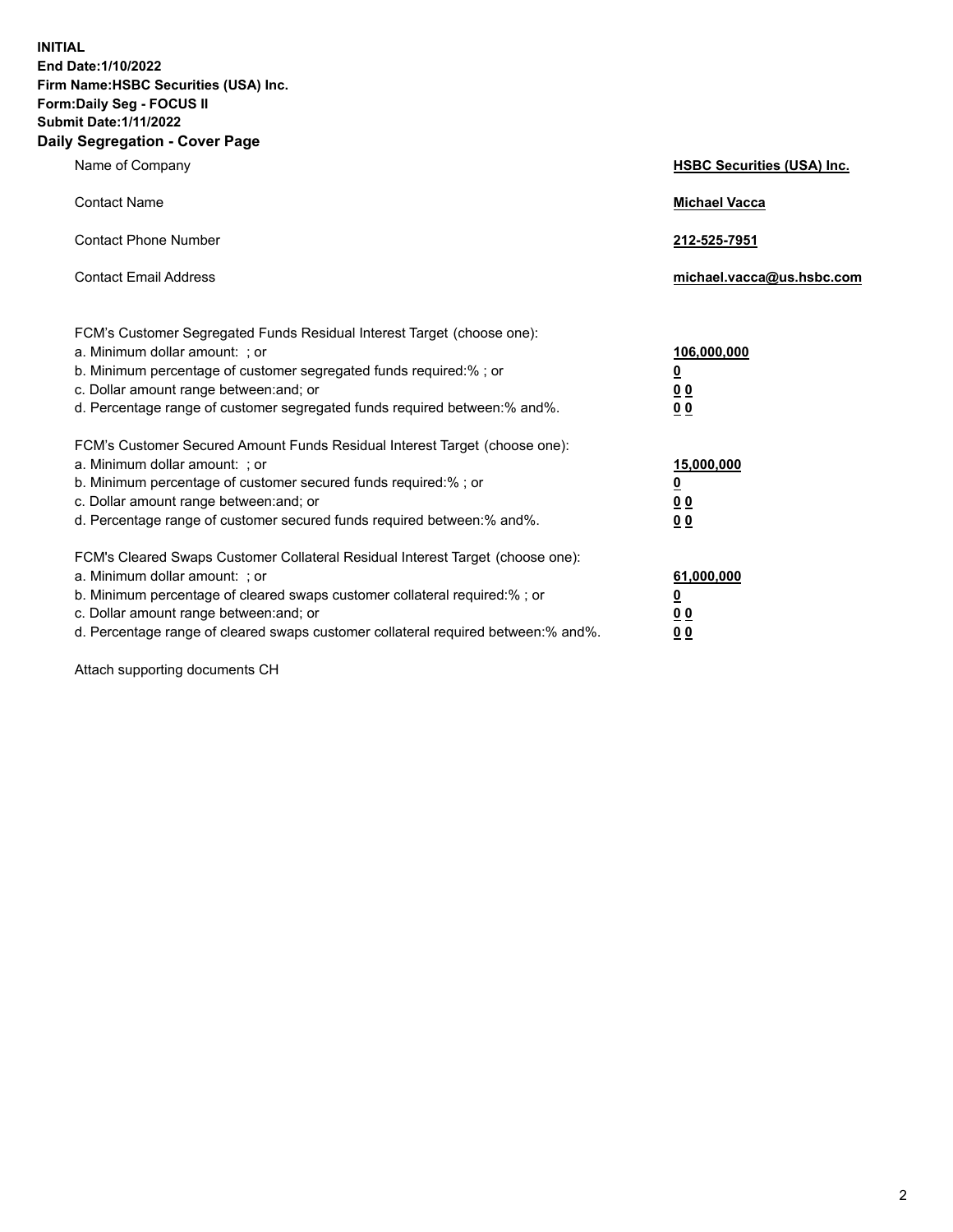**INITIAL End Date:1/10/2022 Firm Name:HSBC Securities (USA) Inc. Form:Daily Seg - FOCUS II Submit Date:1/11/2022 Daily Segregation - Secured Amounts** Foreign Futures and Foreign Options Secured Amounts Amount required to be set aside pursuant to law, rule or regulation of a foreign government or a rule of a self-regulatory organization authorized thereunder 1. Net ledger balance - Foreign Futures and Foreign Option Trading - All Customers A. Cash **117,292,479** [7315] B. Securities (at market) **22,997,546** [7317] 2. Net unrealized profit (loss) in open futures contracts traded on a foreign board of trade **-264,499** [7325] 3. Exchange traded options

- a. Market value of open option contracts purchased on a foreign board of trade **0** [7335]
- b. Market value of open contracts granted (sold) on a foreign board of trade **0** [7337]
- 4. Net equity (deficit) (add lines 1. 2. and 3.) **140,025,526** [7345]
- 5. Account liquidating to a deficit and account with a debit balances gross amount **115,879** [7351] Less: amount offset by customer owned securities **-115,704** [7352] **175** [7354]
- 6. Amount required to be set aside as the secured amount Net Liquidating Equity Method (add lines 4 and 5)
- 7. Greater of amount required to be set aside pursuant to foreign jurisdiction (above) or line 6.

## FUNDS DEPOSITED IN SEPARATE REGULATION 30.7 ACCOUNTS

- 1. Cash in banks
	- A. Banks located in the United States **11,225,705** [7500]
	- B. Other banks qualified under Regulation 30.7 **0** [7520] **11,225,705** [7530]
- 2. Securities
	- A. In safekeeping with banks located in the United States **22,997,546** [7540]
	- B. In safekeeping with other banks qualified under Regulation 30.7 **0** [7560] **22,997,546** [7570]
- 3. Equities with registered futures commission merchants
	- A. Cash **0** [7580]
	- B. Securities **0** [7590]
	- C. Unrealized gain (loss) on open futures contracts **0** [7600]
	- D. Value of long option contracts **0** [7610]
	- E. Value of short option contracts **0** [7615] **0** [7620]
- 4. Amounts held by clearing organizations of foreign boards of trade
	- A. Cash **0** [7640]
	- B. Securities **0** [7650]
	- C. Amount due to (from) clearing organization daily variation **0** [7660]
	- D. Value of long option contracts **0** [7670]
	- E. Value of short option contracts **0** [7675] **0** [7680]
- 5. Amounts held by members of foreign boards of trade
	-
	- B. Securities **0** [7710]
	- C. Unrealized gain (loss) on open futures contracts **-264,499** [7720]
	- D. Value of long option contracts **0** [7730]
	- E. Value of short option contracts **0** [7735] **133,977,996** [7740]
- 6. Amounts with other depositories designated by a foreign board of trade **0** [7760]
- 7. Segregated funds on hand **0** [7765]
- 8. Total funds in separate section 30.7 accounts **168,201,247** [7770]
- 9. Excess (deficiency) Set Aside for Secured Amount (subtract line 7 Secured Statement Page 1 from Line 8)
- 10. Management Target Amount for Excess funds in separate section 30.7 accounts **15,000,000** [7780]
- 11. Excess (deficiency) funds in separate 30.7 accounts over (under) Management Target **13,175,546** [7785]

**140,025,701** [7355]

**140,025,701** [7360]

 A. Cash **134,242,495** [7700] **28,175,546** [7380]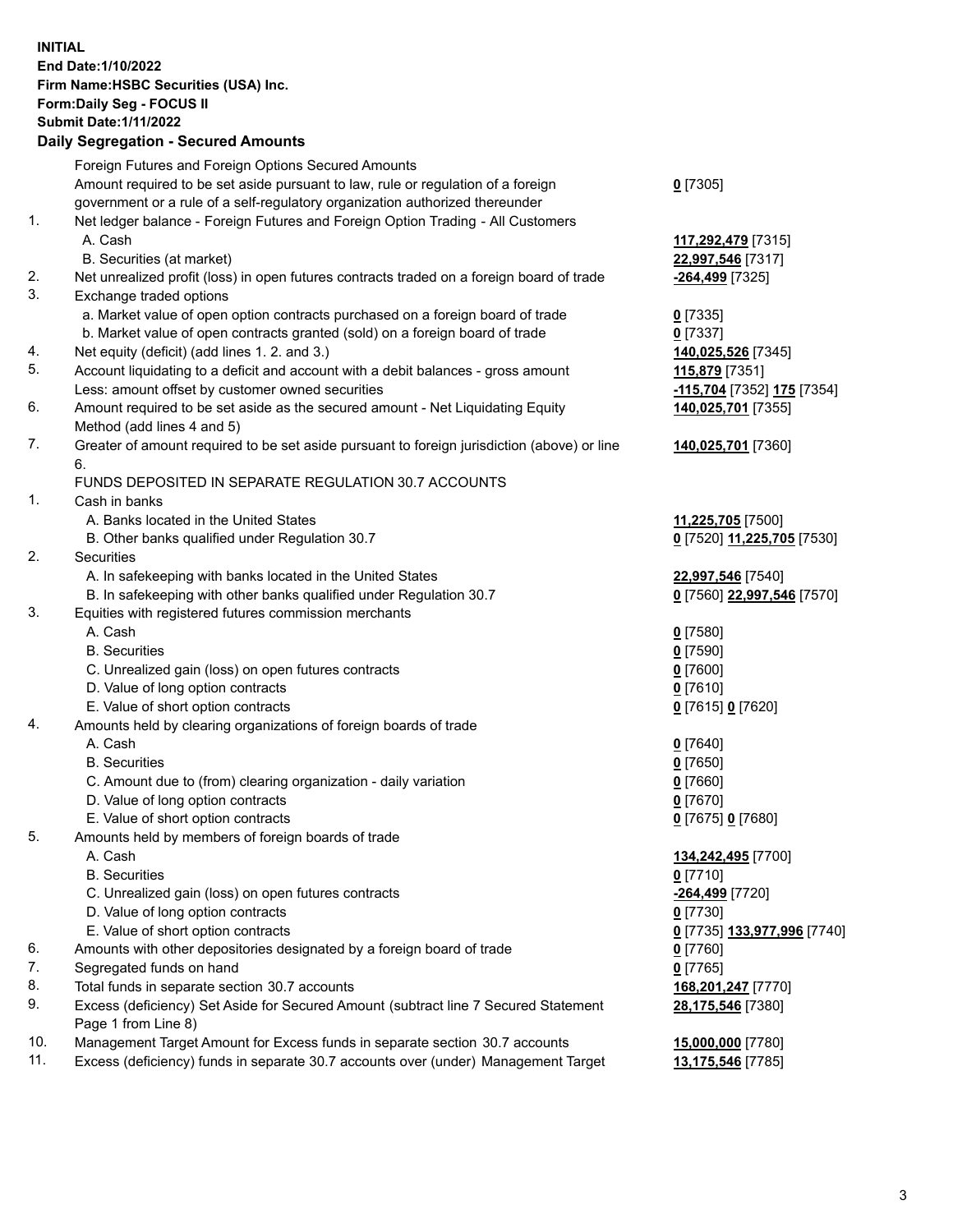**INITIAL End Date:1/10/2022 Firm Name:HSBC Securities (USA) Inc. Form:Daily Seg - FOCUS II Submit Date:1/11/2022 Daily Segregation - Segregation Statement** SEGREGATION REQUIREMENTS(Section 4d(2) of the CEAct) 1. Net ledger balance A. Cash **1,984,141,910** [7010] B. Securities (at market) **1,136,329,428** [7020] 2. Net unrealized profit (loss) in open futures contracts traded on a contract market **-190,541,871** [7030] 3. Exchange traded options A. Add market value of open option contracts purchased on a contract market **793,903,780** [7032] B. Deduct market value of open option contracts granted (sold) on a contract market **-180,138,520** [7033] 4. Net equity (deficit) (add lines 1, 2 and 3) **3,543,694,727** [7040] 5. Accounts liquidating to a deficit and accounts with debit balances - gross amount **3,584,275** [7045] Less: amount offset by customer securities **-3,584,275** [7047] **0** [7050] 6. Amount required to be segregated (add lines 4 and 5) **3,543,694,727** [7060] FUNDS IN SEGREGATED ACCOUNTS 7. Deposited in segregated funds bank accounts A. Cash **11,447,205** [7070] B. Securities representing investments of customers' funds (at market) **0** [7080] C. Securities held for particular customers or option customers in lieu of cash (at market) **60,083,748** [7090] 8. Margins on deposit with derivatives clearing organizations of contract markets A. Cash **1,500,423,071** [7100] B. Securities representing investments of customers' funds (at market) **0** [7110] C. Securities held for particular customers or option customers in lieu of cash (at market) **1,050,895,604** [7120] 9. Net settlement from (to) derivatives clearing organizations of contract markets **399,588,161** [7130] 10. Exchange traded options A. Value of open long option contracts **793,903,780** [7132] B. Value of open short option contracts **-180,138,520** [7133] 11. Net equities with other FCMs A. Net liquidating equity **467,332** [7140] B. Securities representing investments of customers' funds (at market) **0** [7160] C. Securities held for particular customers or option customers in lieu of cash (at market) **23,619,141** [7170] 12. Segregated funds on hand **1,730,935** [7150] 13. Total amount in segregation (add lines 7 through 12) **3,662,020,457** [7180] 14. Excess (deficiency) funds in segregation (subtract line 6 from line 13) **118,325,730** [7190] 15. Management Target Amount for Excess funds in segregation **106,000,000** [7194]

16. Excess (deficiency) funds in segregation over (under) Management Target Amount Excess

**12,325,730** [7198]